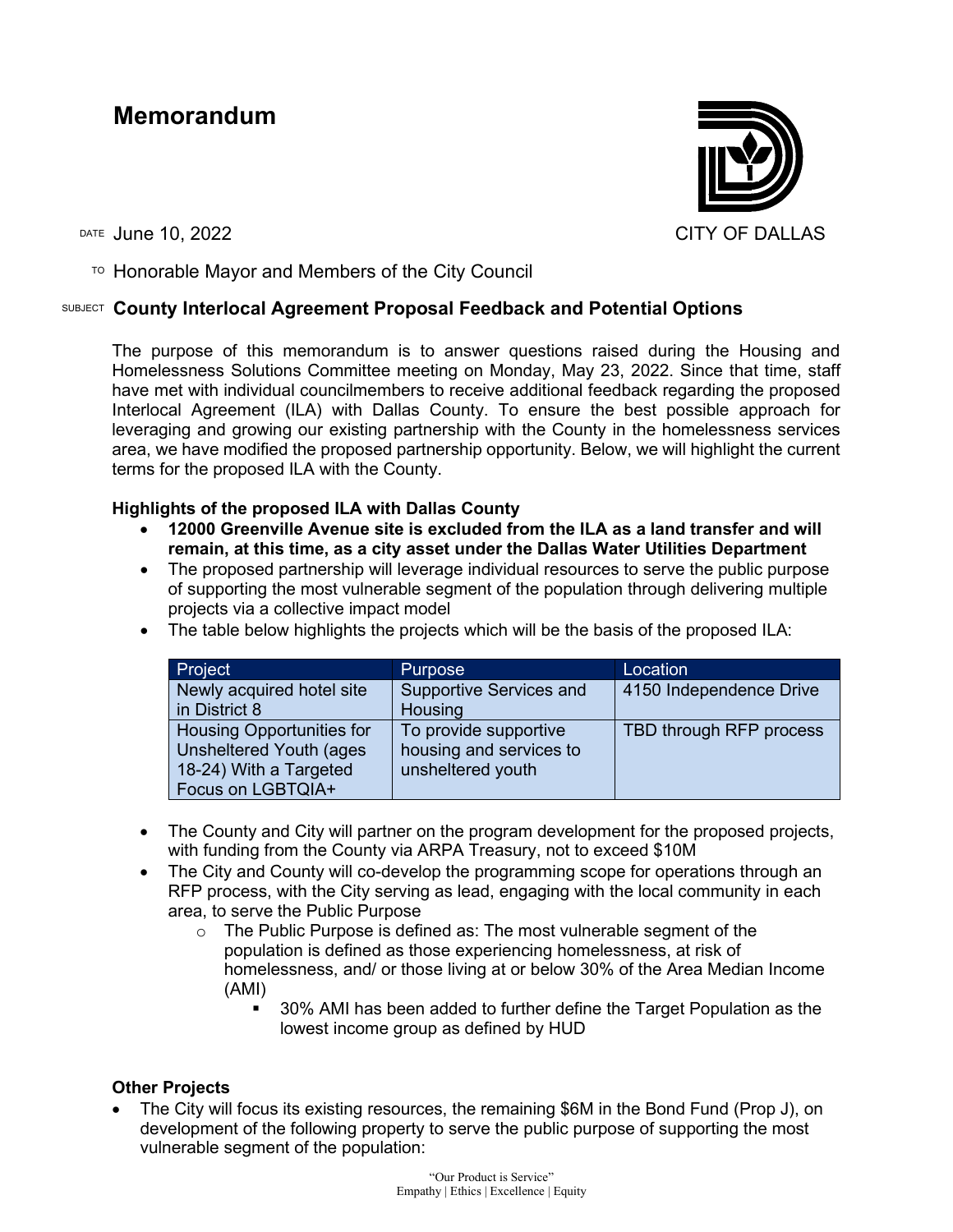DATE June 10, 2022

# SUBJECT **SUBJECT: County Interlocal Agreement Proposal Feedback and Potential Options**

| Project                 | <b>Purpose</b>          | Location <sup>1</sup>   |
|-------------------------|-------------------------|-------------------------|
| Former hospital site in | Supportive Services and | 2929 South Hampton Road |
| District 3              | Housing                 |                         |

• Staff will continue to work on additional funding and partnership opportunities to develop other projects within City Council districts to serve the most vulnerable segment of the population

### **The following will apply to the RFP process for all projects:**

- A preference for local vendors
- A strong racial equity lens for both the awarded vendor(s) and programmatic proposal(s)
- Opportunities for workforce development and/or re-entry programs to engage with site development and/or operations
- On-site, wrap around services tailored to the program and/or property residents, per the scope developed by the City and County, run by the City, via extensive engagement with the local community

### **Below are questions raised to the staff concerning the proposed ILA with Dallas County:**

- **Question: What additional funding does this give us?**  Answer: This funding allows for us to leverage the existing, remaining balance (\$6M) of Proposition J Bond dollars and provides additional funding that allows us to deliver additional projects, currently in the pipeline
- **Question: When will we be briefed on the Unsheltered Youth (ages 18-24) With a Targeted Focus on LGBTQIA+ RFP?**

Answer: The Request For Information to source community-wide feedback for this RFP closed on May 13, 2022. Staff will combine that feedback and be prepared to present recommendations for a proposed scope of services by August 2022. This will include presenting it to and getting feedback from: Citizen Homelessness Commission, Housing and Homelessness Solutions Committee, and Dallas Area Partnership

• **Question: Who will review the Unsheltered Youth with an LGBTQIA+ focus RFP scope before it goes live?**

Answer: The City will lead the procurement process. The scope will be developed with input from Dallas County, the CoC Youth Homelessness Working Group**,** and the City Youth Commission. We will also hold pre-bid Q&A sessions to answer all potential vendor questions, as is customary on all OHS RFPs

• **Question: How will the RFPs be done jointly?**

Answer: The City will serve as the lead for the RFP, with input on the front end from the County so that what is in the final, public solicitation incorporates the shared interest and input of both parties. The review committee shall be comprised of both the City and County representatives. We will brief our recommended responsible proposers to the Citizen Homelessness Commission, Housing and Homelessness Solutions Committee, Dallas Area Partnership, with final review and approval by the City Council and Dallas County Commissioners Court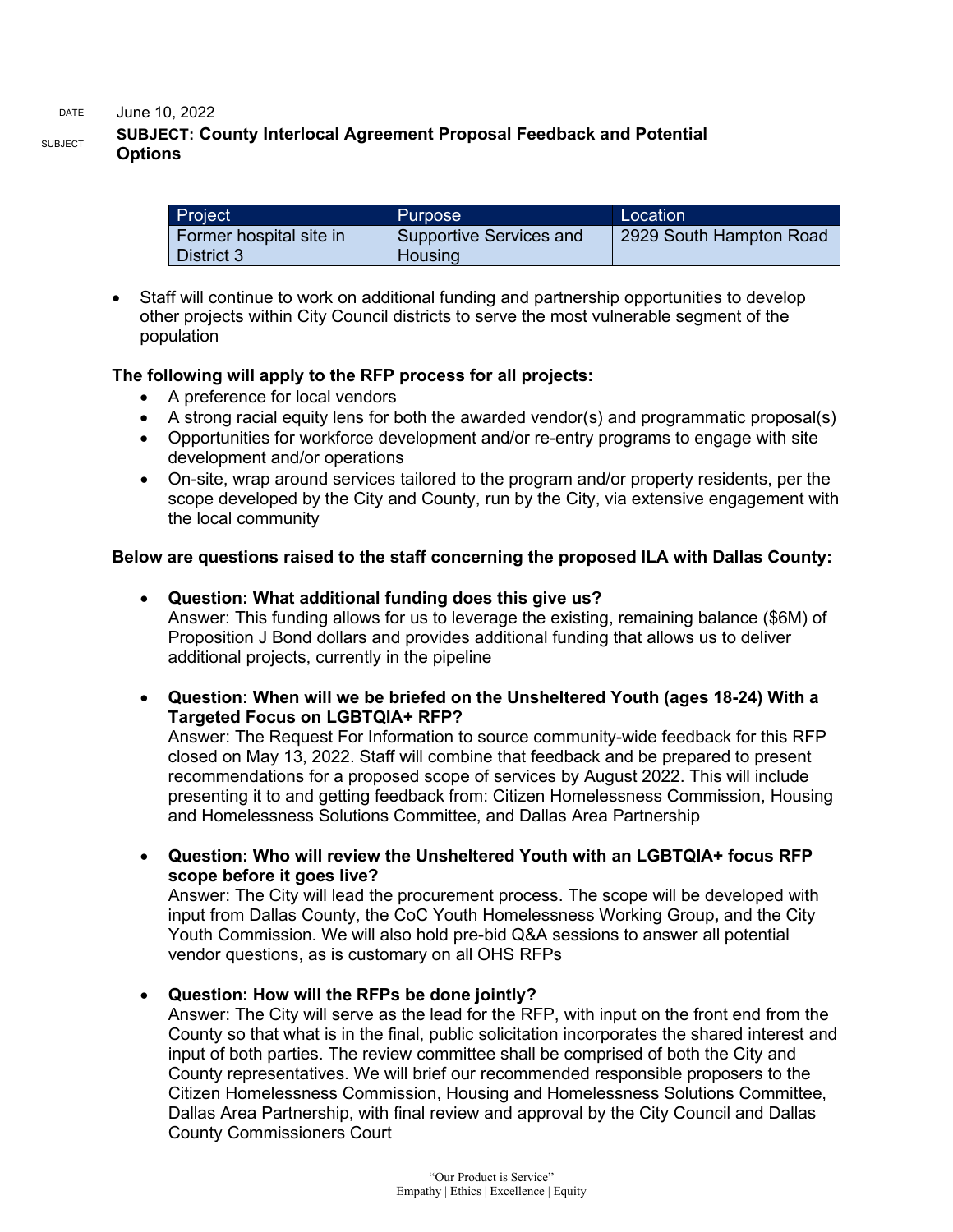#### DATE June 10, 2022

## SUBJECT **SUBJECT: County Interlocal Agreement Proposal Feedback and Potential Options**

- **Question: Will the funding be split down the middle for both projects?** Answer: The funding will be utilized for both sites in an equitable manner, as needed, based on project estimates, considering the need for renovations, development, and other practical items
- **Question: The County is giving the City \$10M ARPA Treasury. What do they get?** Answer: The County has previously partnered with the City to ameliorate homelessness in the City and County of Dallas. Adding these projects expands our homelessness services and facilities' footprint to continue to support our most vulnerable population
- **Question: Will the County provide mental health services at both sites?** Answer: Staff have had positive conversations with the Dallas County administration regarding the need for mental health services in general. Based on those discussions, the County is committed to providing these services to continue strengthening our homelessness provider ecosystem
- **Question: What other cities does the County have programs in/with across their area?**

Answer: The County has committed the following to programs across the County:

- o \$25M in ARPA funds / Emergency Housing Vouchers (EHVS) for the DRTRR project, which places people from Dallas, anywhere in the local Continuum of Care
- o Almost \$5M for the North Texas Behavioral Authority (NTBHA)
- $\circ$  \$350,000 annually to Metrocare to supplement behavioral and mental health services countywide (including in the City of Dallas)
- $\circ$  And over \$16M in ARPA funds between NTBHA and Metrocare to further expand those services
- **Question: Can you create an overall chart of OHS involvement across Dallas, identifying various gaps in service and what we need, where across the City?** Answer: Yes, as requested by the Committee, this chart is being developed in partnership with the GIS department and considers the most recent Point In Time (PIT) Count, as of February 2022. We expect to have this chart to you within the next week
- **Question: How many supportive housing units were created in the 1st quarter of this FY?**

Answer: Through the City Council's investments in projects which create housing and acquisition of properties to create more housing, the Office of Homeless Solutions has partnered with the larger homeless provider system to bring **280 units** online and are projected to bring another, roughly **280 units** online through existing acquisitions, with renovations starting in the second quarter of the new year

- **Question: How many unsheltered people were housed in the 1st quarter of this FY?** Answer:
	- $\circ$  In the first quarter of the year ending with December 2021, 232 households were enrolled, with 57 housed through the DRTRR, translating to 580 individuals enrolled, with 162 housed
	- o As of June 2022, there are over 1,376 individuals enrolled and 681 housed